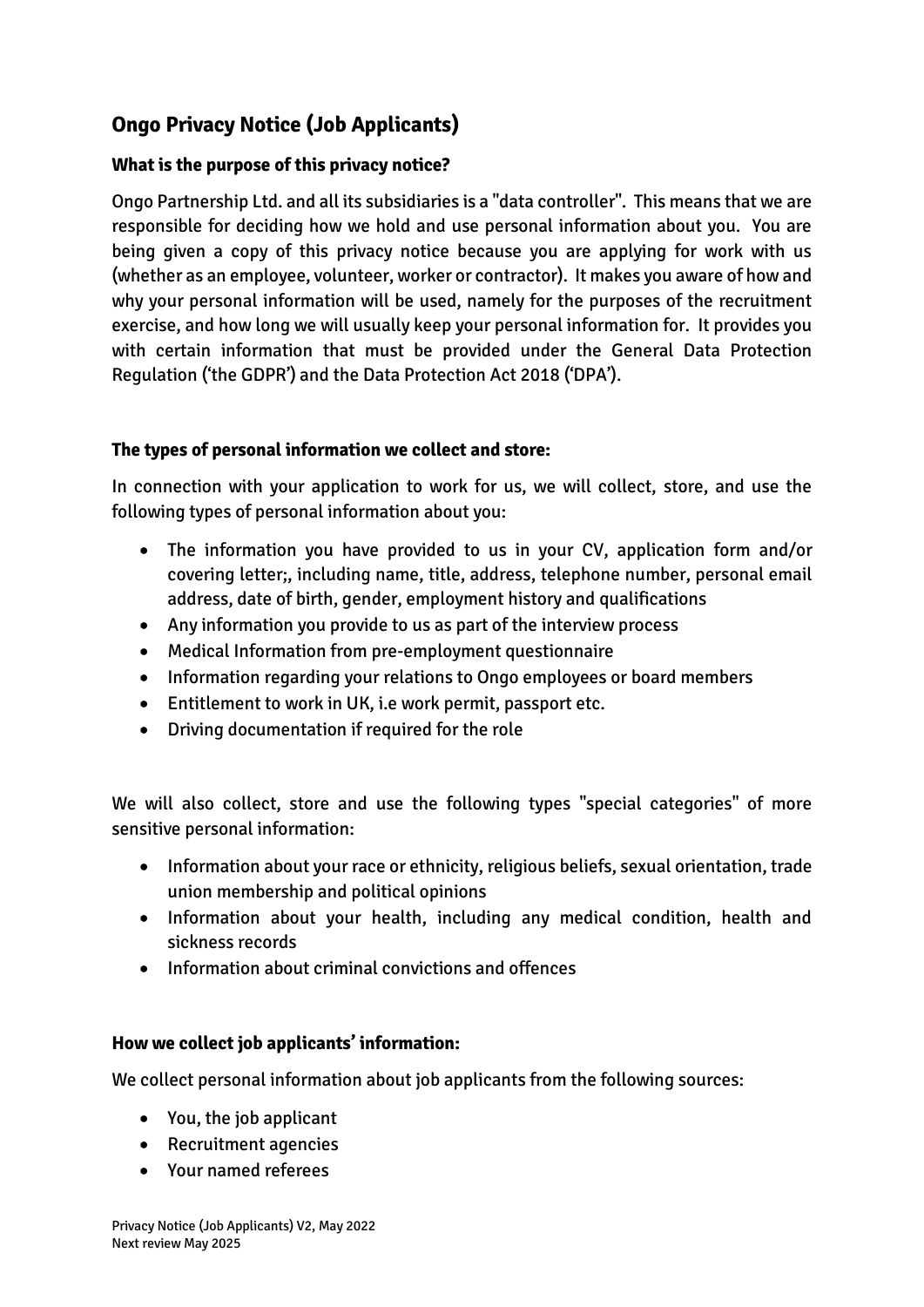- Disclosure and Barring Service in respect of criminal convictions
- Information about you from publicly accessible sources such as your social media profiles
- Third parties such as Occupational Health Provider

#### **How we use job applicants' information:**

We use this personal information to assess suitability for job roles and to carry out our duties as an employer. This includes:

- Processing job applications
- Communicating with you throughout the recruitment process
- Assessing your skills, qualifications, and suitability for the role
- Legal, personnel, administration and management purposes
- Performance monitoring
- Quality and training purposes
- Monitoring compliance with equal opportunities legislation
- Complying with legal requirements and obligations to third parties

The legal basis' we rely on for processing personal information in this way are as follows:

- Consent has been obtained
- Processing is necessary for the performance of a contract (including negotiations to enter into a contract)
- Processing is necessary for compliance with a legal obligation
- Processing is necessary for our legitimate interests

After we have received your CV and covering letter **OR** your application form, we will then process that information to decide whether you meet the basic requirements to be shortlisted for the role. If you do, we will decide whether your application is strong enough to invite you for an interview. If we decide to call you for an interview, we will use the information you provide to us at the interview to decide whether to offer you the role. If we decide to offer you the role, we will then take up references **AND/OR** carry out a criminal record before confirming your appointment.

## **What happens if you fail to provide certain information?**

If you fail to provide information when requested, which is necessary for us to consider your application (such as evidence of qualifications or work history), we will not be able to process your application successfully. For example, if we require a DBS check or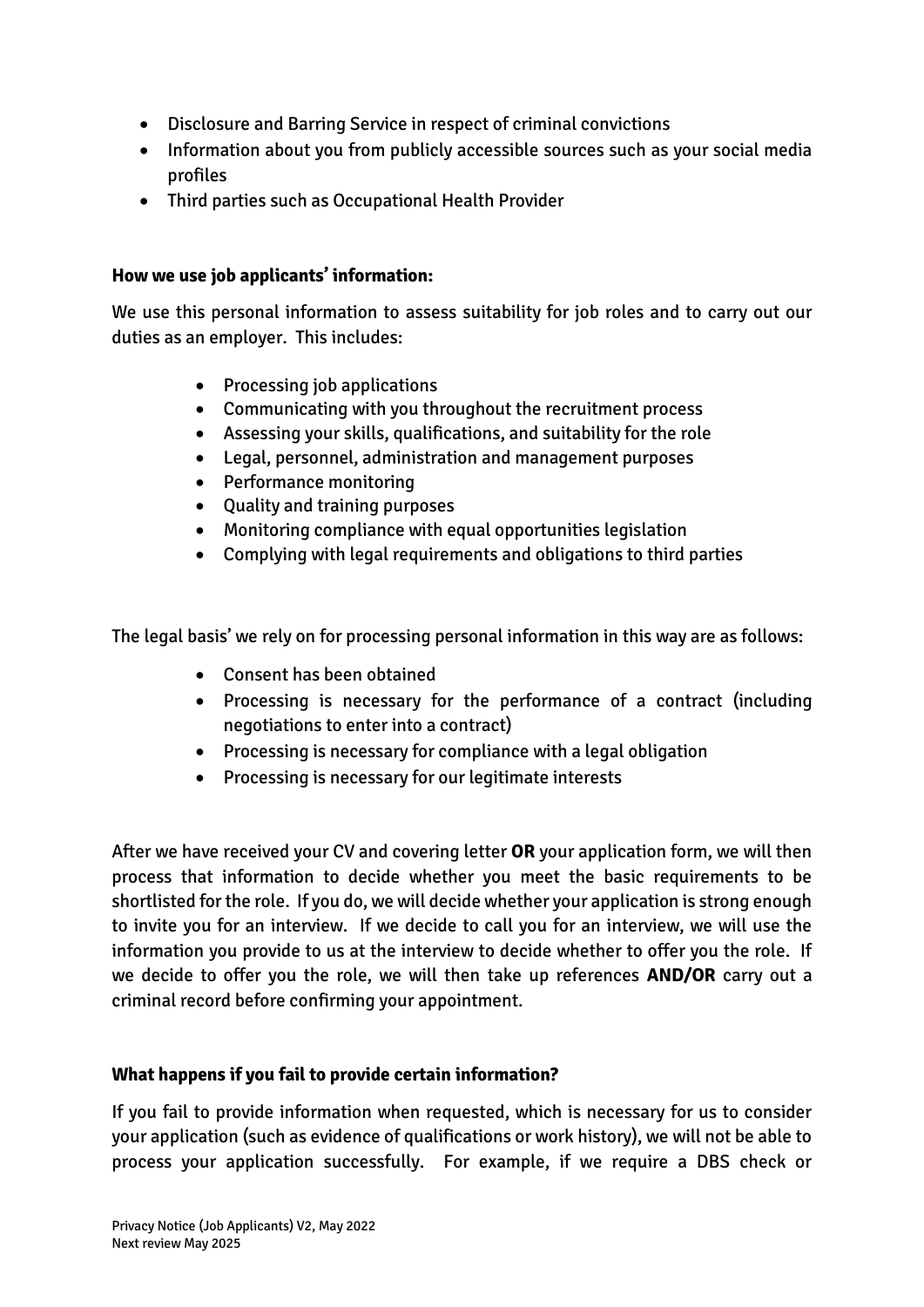references for this role and you fail to provide us with relevant details, we will not be able to take your application further.

## **How we use "special categories" of more sensitive personal information:**

We will use special categories of information about you in the following ways:

- We will use information about any disability or medical condition you disclose to us to consider whether we need to provide appropriate adjustments during the recruitment process, for example whether adjustments need to be made during an interview
- We will use information about your race or national or ethnic origin, religious, philosophical or moral beliefs, or your sexual life or sexual orientation, to ensure meaningful equal opportunity monitoring and reporting

#### **How we use information relating to criminal convictions:**

We envisage that we may need to process information about criminal convictions.

We will collect information about your criminal convictions history if we would like to offer you the role (conditional on checks and any other conditions, such as references, being satisfactory). We are required to carry out criminal records check to satisfy ourselves that there is nothing in your criminal convictions history which makes you unsuitable for the role.

We have in place an appropriate policy document and safeguards which we are required by law to maintain when processing such data. Please see our DBS Procedure for further details.

#### **Automated Decision Making**

You will not be subject to decisions that will have a significant impact on you based solely on automated decision-making.

#### **How we share job applicants' information:**

We will not normally share your information with anyone else without your consent. However, there certain circumstances where we will be required to share your information with other organisations, and we will comply with the GDPR and the DPA when disclosing this information. Where it is required or necessary in accordance with the GDPR and/or the DPA, we may share information with: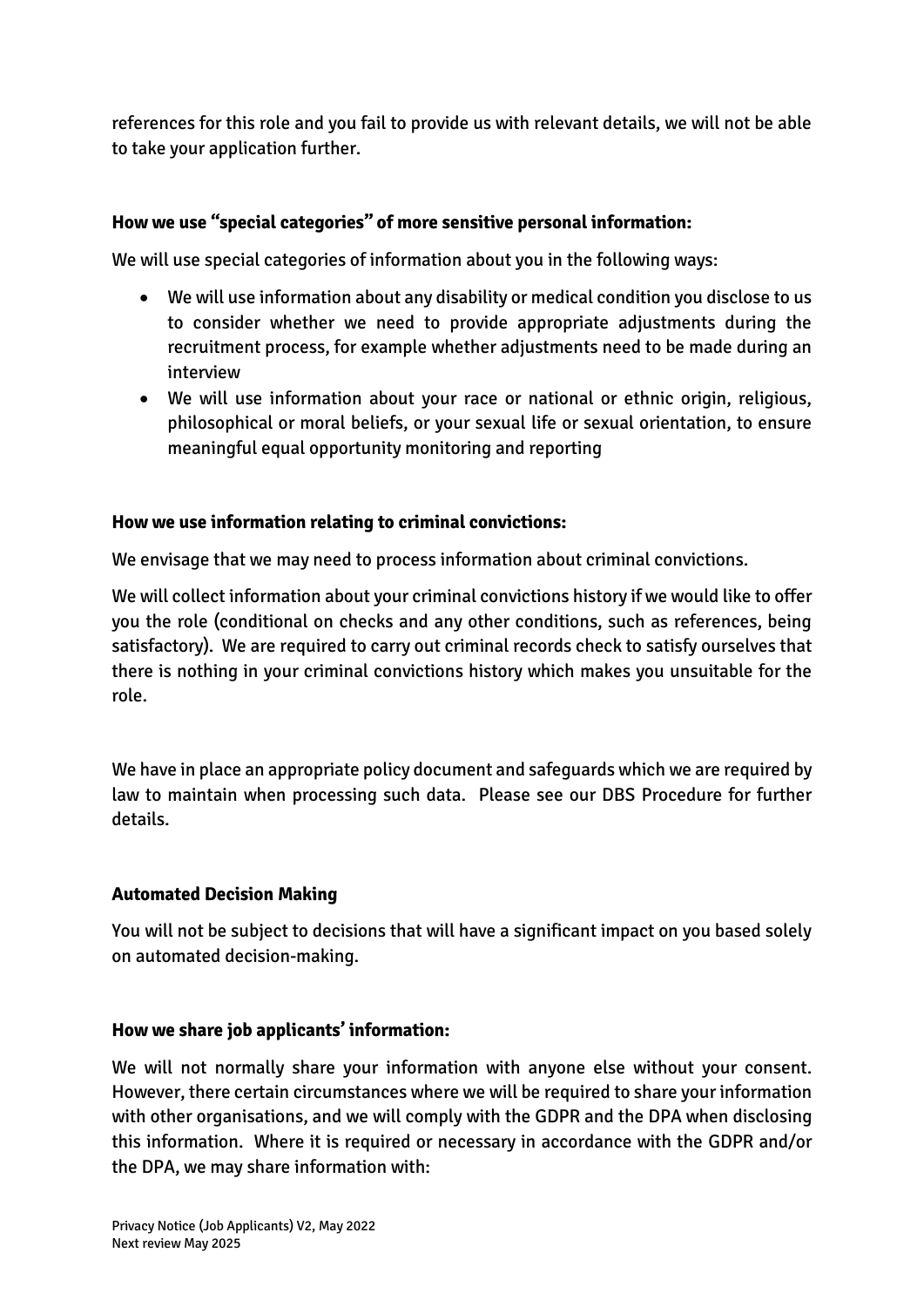- Other members of the Ongo Group
- Educators and examining bodies
- Suppliers and service providers
- Central government
- Auditors
- Survey and research organisations
- Trade unions and associations
- Professional advisers and consultants
- Homes England
- Professional bodies
- Insurers
- Employment and recruitment agencies

## **How long we keep personal information:**

Personal information received in unsuccessful job applications for candidates interviewed will be held for 12 months after the recruitment exercise has been completed, for those applicants who are not shortlisted, personal information received will be retained for a maximum of 6 months. Following these timescales, the information will then be destroyed or deleted. We may send unsuccessful job applicants' details of other roles which may be of interest to them if they have consented for us to do so. Once a person has taken up employment with us, we will compile a file relating to their employment. The information contained in this file will be kept secure and will only be used for purposes directly relevant to that person's employment. Once their employment with us has ended, we will retain the file in accordance with the requirements of our Data Retention Policy and then delete it.

A copy of our Data Retention policy which details the retention periods for employee information is available upon request.

#### **Your right to access personal information:**

You can find out if we hold any personal information about you by making a 'subject access request' under the GDPR. If we do hold information about you, we will:

- Give you a description of it
- Tell you why we are holding;
- Tell you who it has been disclosed to
- Let you have a copy of the information in an intelligible form

You may also have the right for your personal information to be transmitted electronically to another organisation in certain circumstances.

You can request access to the information we hold about you at any time by contacting us (please see contact details section below). Please mark your request for the attention of our Data Protection Officer.